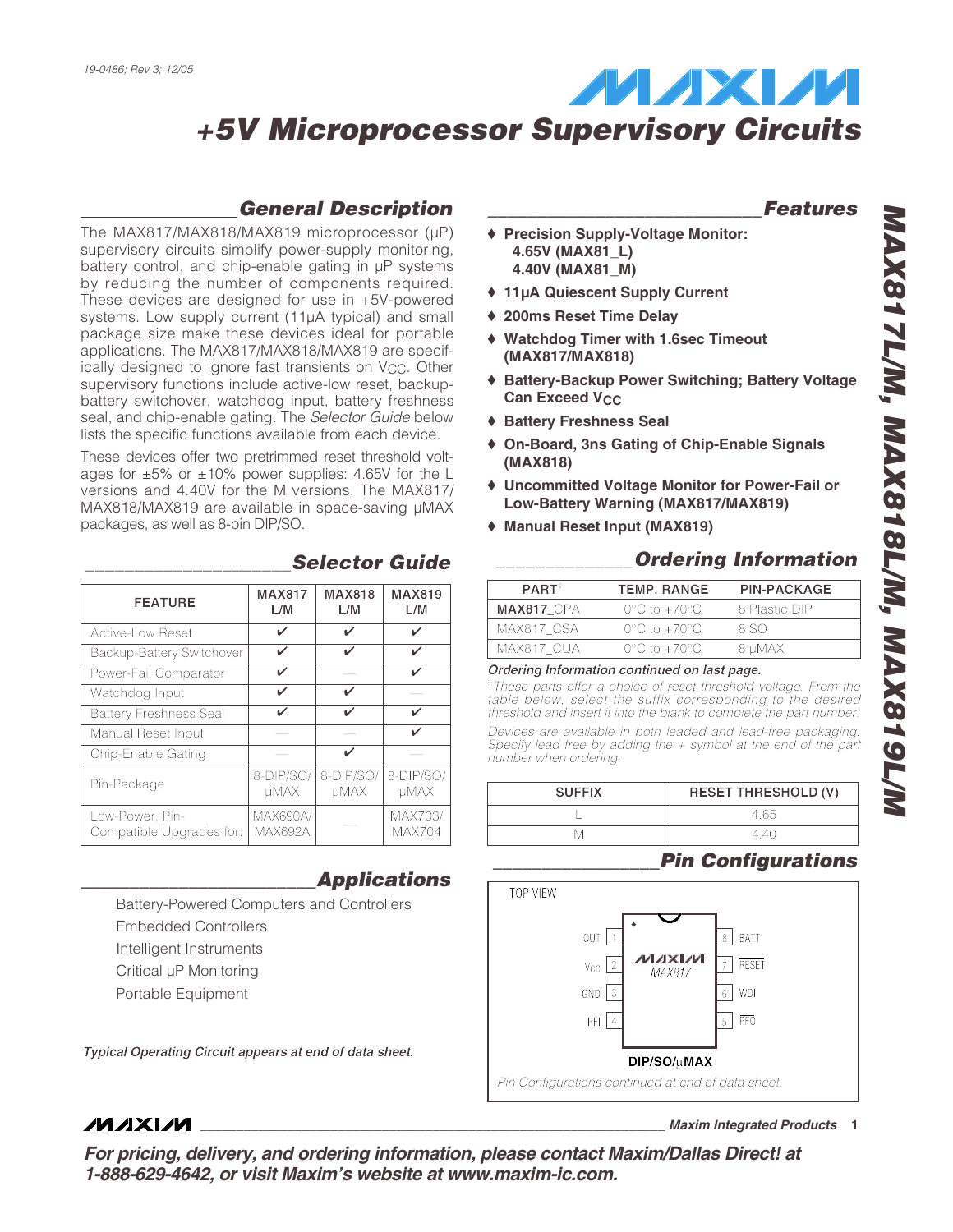## **ABSOLUTE MAXIMUM RATINGS**

| <b>Input Current</b> |  |
|----------------------|--|
|                      |  |
|                      |  |
|                      |  |
|                      |  |
|                      |  |
|                      |  |
|                      |  |
|                      |  |
| Output Current       |  |
|                      |  |
|                      |  |
|                      |  |

| Continuous Power Dissipation ( $T_A = +70^{\circ}C$ ) |  |
|-------------------------------------------------------|--|
| Plastic DIP (derate 9.09mW/°C above +70°C) 727mW      |  |
| SO (derate 5.88mW/°C above +70°C)471mW                |  |
| µMAX (derate 4.10mW/°C above +70°C) 330mW             |  |
| <b>Operating Temperature Ranges</b>                   |  |
|                                                       |  |
|                                                       |  |
| Storage Temperature Range -65°C to +160°C             |  |
| Lead Temperature (soldering, 10sec)+300°C             |  |

**Note 1:** The input voltage limits on PFI and WDI may be exceeded (up to 12V V<sub>IN</sub>) if the current into these pins is limited to less than 10mA.

*Stresses beyond those listed under "Absolute Maximum Ratings" may cause permanent damage to the device. These are stress ratings only, and functional operation of the device at these or any other conditions beyond those indicated in the operational sections of the specifications is not implied. Exposure to absolute maximum rating conditions for extended periods may affect device reliability.*

## **ELECTRICAL CHARACTERISTICS**

(V<sub>CC</sub> = +4.75V to +5.5V for MAX81\_L, V<sub>CC</sub> = +4.5V to +5.5V for MAX81\_M, V<sub>BATT</sub> = 2.8V, T<sub>A</sub> = T<sub>MIN</sub> to T<sub>MAX</sub>, unless otherwise noted. Typical values are at  $TA = +25^{\circ}C$ .)

| <b>PARAMETER</b>                                              | <b>SYMBOL</b>              | <b>CONDITIONS</b>                          |                                   | <b>MIN</b>         | <b>TYP</b>          | <b>MAX</b> | <b>UNITS</b> |    |
|---------------------------------------------------------------|----------------------------|--------------------------------------------|-----------------------------------|--------------------|---------------------|------------|--------------|----|
| Operating Voltage Range, Vcc.<br>VBATT (Note 2)               |                            |                                            |                                   | $\bigcap$          |                     | 5.5        | $\vee$       |    |
| Supply Current (excluding $I_{\text{OUT}}$ )                  | <b>SUPPLY</b>              | As applicable; $\overline{CE}$ IN = 0V,    | MAX81 C                           |                    | 11                  | 45         |              |    |
|                                                               | WDI and MR unconnected     | MAX81 E                                    |                                   | 11                 | 60                  | μA         |              |    |
|                                                               |                            |                                            | $T_A = +25$ °C                    |                    | 0.05                | 1.0        |              |    |
| Backup Mode (excluding IOUT)                                  | Supply Current in Battery- | $V_{CC} = 0V$                              | $T_A = T_{MIN}$ to<br><b>TMAX</b> |                    |                     | 5.0        | μA           |    |
|                                                               |                            |                                            | $TA = +25^{\circ}C$               | $-0.10$            |                     | 0.02       |              |    |
| BATT Standby Current (Note 3)                                 |                            | $5.5V > V_{CC} > (V_{BATT} + 0.2V)$        | $T_A = T_{MIN}$ to<br>TMAX        | $-1.00$            |                     | 0.02       | μA           |    |
| <b>BATT Leakage Current,</b><br><b>Freshness Seal Enabled</b> |                            | $V_{CC} = 0V$ , $V_{OUT} = 0V$             |                                   |                    |                     | 1          | μA           |    |
| VOUT Output                                                   |                            | $I$ <sub>OUT</sub> = 5mA                   |                                   | $V_{CC}$ -<br>0.05 | $V_{CC}$ -<br>0.025 |            | $\vee$       |    |
|                                                               |                            | $IOUT = 50mA$                              |                                   | $V_{CC}$ -<br>0.5  | $V_{CC}$ -<br>0.25  |            |              |    |
| V <sub>CC</sub> to OUT On-Resistance                          |                            |                                            |                                   |                    | 5                   | 10         | Ω            |    |
| BATT to OUT On-Resistance                                     |                            |                                            |                                   |                    | 100                 |            | $\Omega$     |    |
| VOUT in Battery-Backup Mode                                   |                            | $IOUT = 250\mu A$ , $VCC < (VBATT - 0.2V)$ |                                   | VBATT-<br>0.1      | VBATT-<br>0.02      |            | $\vee$       |    |
| <b>Battery Switch Threshold</b>                               |                            | Power-up<br>VCC < VRST<br>Power-down       |                                   |                    |                     | 20         |              | mV |
| $(VCC - VBATT)$                                               |                            |                                            |                                   | $-20$              |                     |            |              |    |
| <b>Battery Switchover Hysteresis</b>                          |                            |                                            |                                   |                    | 40                  |            | mV           |    |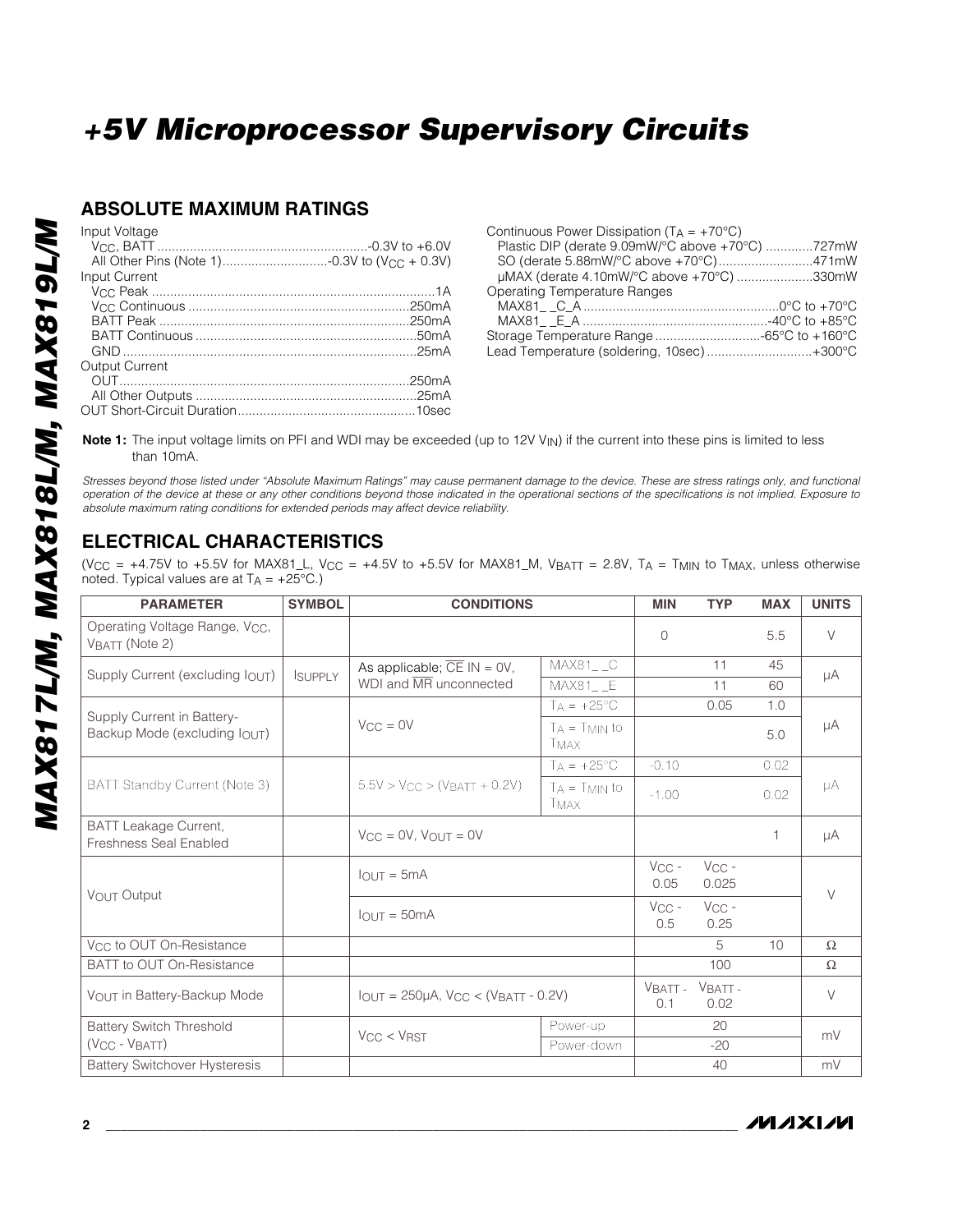## **ELECTRICAL CHARACTERISTICS (continued)**

(V<sub>CC</sub> = +4.75V to +5.5V for MAX81\_L, V<sub>CC</sub> = +4.5V to +5.5V for MAX81\_M, V<sub>BATT</sub> = 2.8V, T<sub>A</sub> = T<sub>MIN</sub> to T<sub>MAX</sub>, unless otherwise noted. Typical values are at  $TA = +25^{\circ}C$ .)

| <b>PARAMETER</b>                           | <b>SYMBOL</b>         | <b>CONDITIONS</b>                                                                              | <b>MIN</b>     | <b>TYP</b>     | <b>MAX</b> | <b>UNITS</b> |
|--------------------------------------------|-----------------------|------------------------------------------------------------------------------------------------|----------------|----------------|------------|--------------|
| <b>RESET AND WATCHDOG TIMER</b>            |                       |                                                                                                |                |                |            |              |
| <b>Reset Threshold</b>                     |                       | MAX81 L                                                                                        | 4.50           | 4.65           | 4.75       | $\vee$       |
|                                            | <b>VRST</b>           | MAX81_M                                                                                        | 4.25           | 4.40           | 4.50       |              |
| Reset Threshold Hysteresis                 |                       |                                                                                                |                | 25             |            | mV           |
| <b>Reset Timeout Period</b>                | t <sub>RP</sub>       |                                                                                                | 140            | 200            | 280        | ms           |
|                                            | VOH                   | $V_{CC}$ > $V_{RST(MAX)}$ , ISOURCE = 800µA                                                    | $V_{CC}$ - 1.5 |                |            |              |
|                                            |                       | $V_{CC}$ < $V_{RST(MIN)}$ , $I_{SINK}$ = 3.2mA                                                 |                |                | 0.4        |              |
| <b>RESET</b> Output Voltage                | VOL                   | $MAX81$ <sub>-C</sub> , $V_{CC}$ = 1V, $V_{CC}$ falling,<br>$V_{BAT} = OV, I_{SINK} = 50\mu A$ |                |                | 0.3        | $\vee$       |
|                                            |                       | $MAX81$ <sub>--</sub> E, $V_{CC}$ = 1.2V, $V_{CC}$ falling,<br>$VBATT = 0V$ , $ISINK = 100µA$  |                |                | 0.3        |              |
| V <sub>CC</sub> to RESET Delay             |                       | From VRST, V <sub>CC</sub> falling at 10V/ms                                                   |                | 100            |            | $\mu s$      |
| Watchdog Timeout Period                    | twp                   |                                                                                                | 1.00           | 1.60           | 2.25       | sec          |
| <b>WDI Pulse Width</b>                     | twpl                  | $V_{IL} = 0.4V$ , $V_{IH} = 0.8V_{CC}$                                                         | 50             |                |            | ns           |
| WDI Input Threshold (Note 4)               | VIL                   | $V_{CC} = 5V$                                                                                  |                |                | 0.8        | $\vee$       |
|                                            | <b>V<sub>IH</sub></b> |                                                                                                | 3.5            |                |            |              |
| WDI Input Current (Note 5)                 |                       | $WDI = V_{CC}$ , time average                                                                  |                | 120            | 160        | μA           |
|                                            |                       | $WDI = GND$ , time average                                                                     | $-20$          | $-15$          |            |              |
| POWER-FAIL COMPARATOR (MAX817/MAX819 only) |                       |                                                                                                |                |                |            |              |
| PFI Input Threshold                        | <b>VPFT</b>           |                                                                                                | 1.20           | 1.25           | 1.30       | $\vee$       |
| PFI Input Hysteresis                       |                       |                                                                                                |                | $\overline{4}$ |            | mV           |
| PFI Input Current                          | IPFI                  |                                                                                                | $-25$          | 0.01           | 25         | nA           |
| PFO Output Voltage                         | VOL                   | $V_{\text{PFI}} < 1.20V$ , $I_{\text{SINK}} = 3.2mA$ , $V_{\text{CC}} > 4.50V$                 |                |                | 0.4        | $\vee$       |
|                                            | VOH                   | $VPFI > 1.30V$ , ISOURCE = $40\mu A$ , VCC > $4.5V$                                            | $V_{CC}$ - 1.5 |                |            |              |
| PFO Short-Circuit Current                  |                       | $V\overline{PFO} = 0V$                                                                         |                | 250            | 500        | μA           |
| <b>MANUAL RESET INPUT (MAX819 only)</b>    |                       |                                                                                                |                |                |            |              |
| MR Input Threshold                         | $V_{IL}$              |                                                                                                | 0.8            |                |            | $\vee$       |
|                                            | V <sub>IH</sub>       |                                                                                                |                |                | 2.0        |              |
| MR Pulse Width                             |                       |                                                                                                | 1              |                |            | μs           |
| MR Pulse that Would Not Cause<br>a Reset   |                       |                                                                                                |                | 100            |            | ns           |
| MR to Reset Delay                          |                       |                                                                                                |                | 120            |            | ns           |
| MR Pull-Up Resistance                      |                       |                                                                                                | 45             | 63             | 85         | kΩ           |

*\**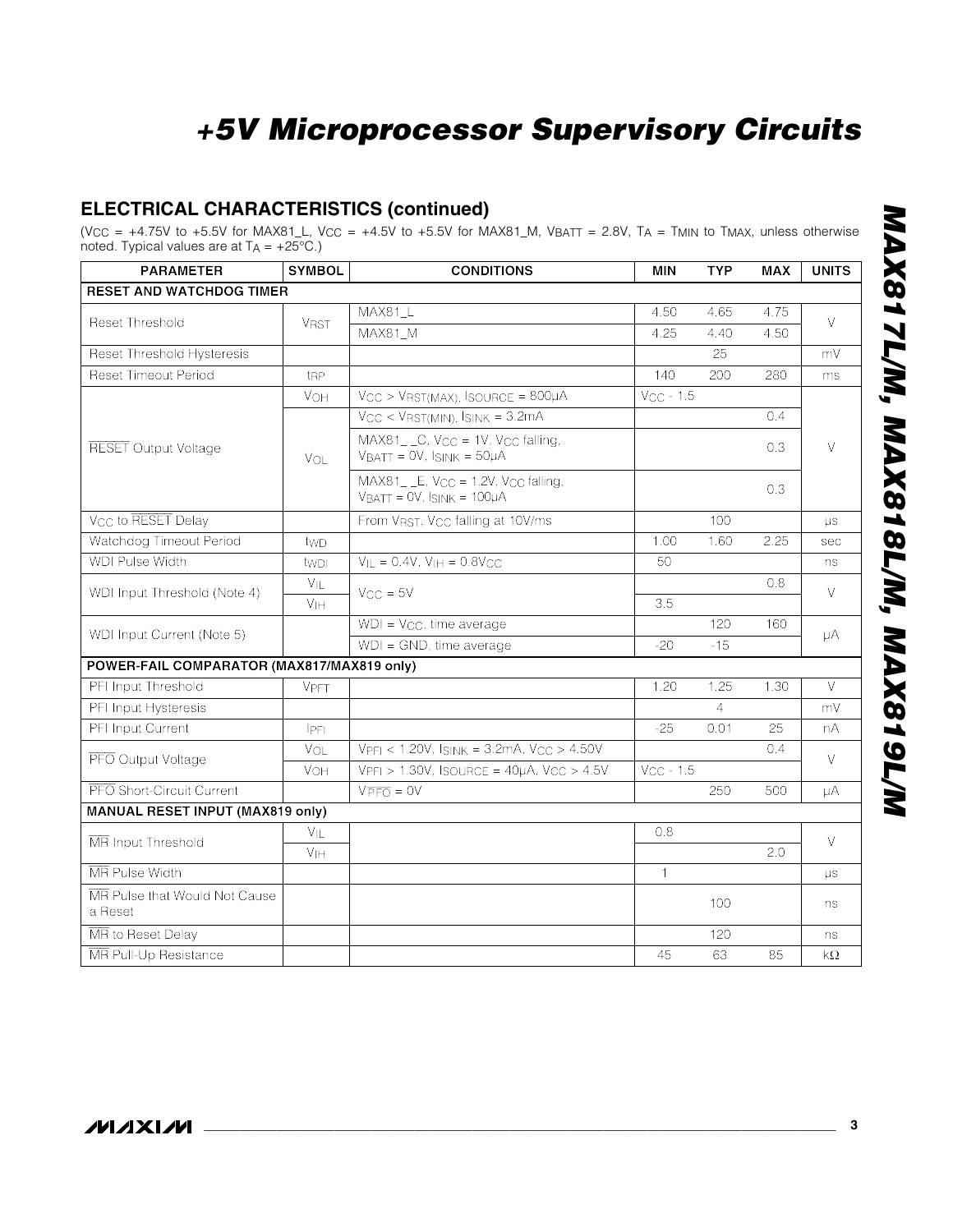## **ELECTRICAL CHARACTERISTICS (continued)**

(V<sub>CC</sub> = +4.75V to +5.5V for MAX81\_L, V<sub>CC</sub> = +4.5V to +5.5V for MAX81\_M, V<sub>BATT</sub> = 2.8V, T<sub>A</sub> = T<sub>MIN</sub> to T<sub>MAX</sub>, unless otherwise noted. Typical values are at  $TA = +25^{\circ}C$ .)

| <b>PARAMETER</b>                                      | <b>SYMBOL</b>         | <b>CONDITIONS</b>                                       | MIN           | <b>TYP</b> | MAX     | <b>UNITS</b> |
|-------------------------------------------------------|-----------------------|---------------------------------------------------------|---------------|------------|---------|--------------|
| <b>CHIP-ENABLE GATING (MAX818 only)</b>               |                       |                                                         |               |            |         |              |
| CE IN Leakage Current                                 |                       | Disable mode                                            |               | ±0.005     | $\pm$ 1 | μA           |
| CE IN to CE OUT Resistance<br>(Note 6)                |                       | Enable mode                                             |               | 40         | 150     | Ω            |
| <b>CE OUT Short-Circuit Current</b><br>(Reset Active) |                       | Disable mode, $\overline{CE}$ OUT = 0V                  | 0.1           | 0.75       | 2.0     | mA           |
| CE IN to CE OUT Propagation<br>Delay (Note 7)         |                       | $50\Omega$ source impedance driver, $C_{LOAD} = 50pF$   |               | 3          | 8       | ns           |
|                                                       |                       | $IOUT = -100µA, VCC = 0V$                               | $V_{CC}$ - 1V |            |         |              |
| CE OUT Output                                         | VOH                   | $I_{OUT} = -1\mu A$ , $V_{CC} = 0V$ , $V_{BATT} = 2.8V$ | 2.7           |            |         | V            |
| CE OUT Input Threshold                                | <b>V<sub>IH</sub></b> | $V_{CC} = 5V$                                           |               |            | 0.8     | $\vee$       |
|                                                       | VIL                   |                                                         | 3.5           |            |         |              |
| RESET to CE OUT Delay                                 |                       | Power-down                                              |               | 15         |         | $\mu s$      |

**Note 2:** Either V<sub>CC</sub> or V<sub>BATT</sub> can go to 0V if the other is greater than 2.0V.

**Note 3:** "-" = battery-charging current, "+" = battery-discharging current.

**Note 4:** WDI is internally serviced within the watchdog timeout period if WDI is left unconnected.

**Note 5:** WDI input is designed to be driven by a three-stated output device. To float WDI, the "high-impedance mode" of the output device must have a maximum leakage current of 10µA and a maximum output capacitance of 200pF. The output device must also be able to source and sink at least 200µA when active.

**Note 6:** The chip-enable resistance is tested with V<sub>CC</sub> =  $+4.75V$  for the MAX818L and V<sub>CC</sub> =  $+4.5V$  for the MAX818M.  $VCE IN = VCE OUT = VCC/2.$ 

**Note 7:** The chip-enable propagation delay is measured from the 50% point at  $\overline{CE}$  IN to the 50% point at  $\overline{CE}$  OUT.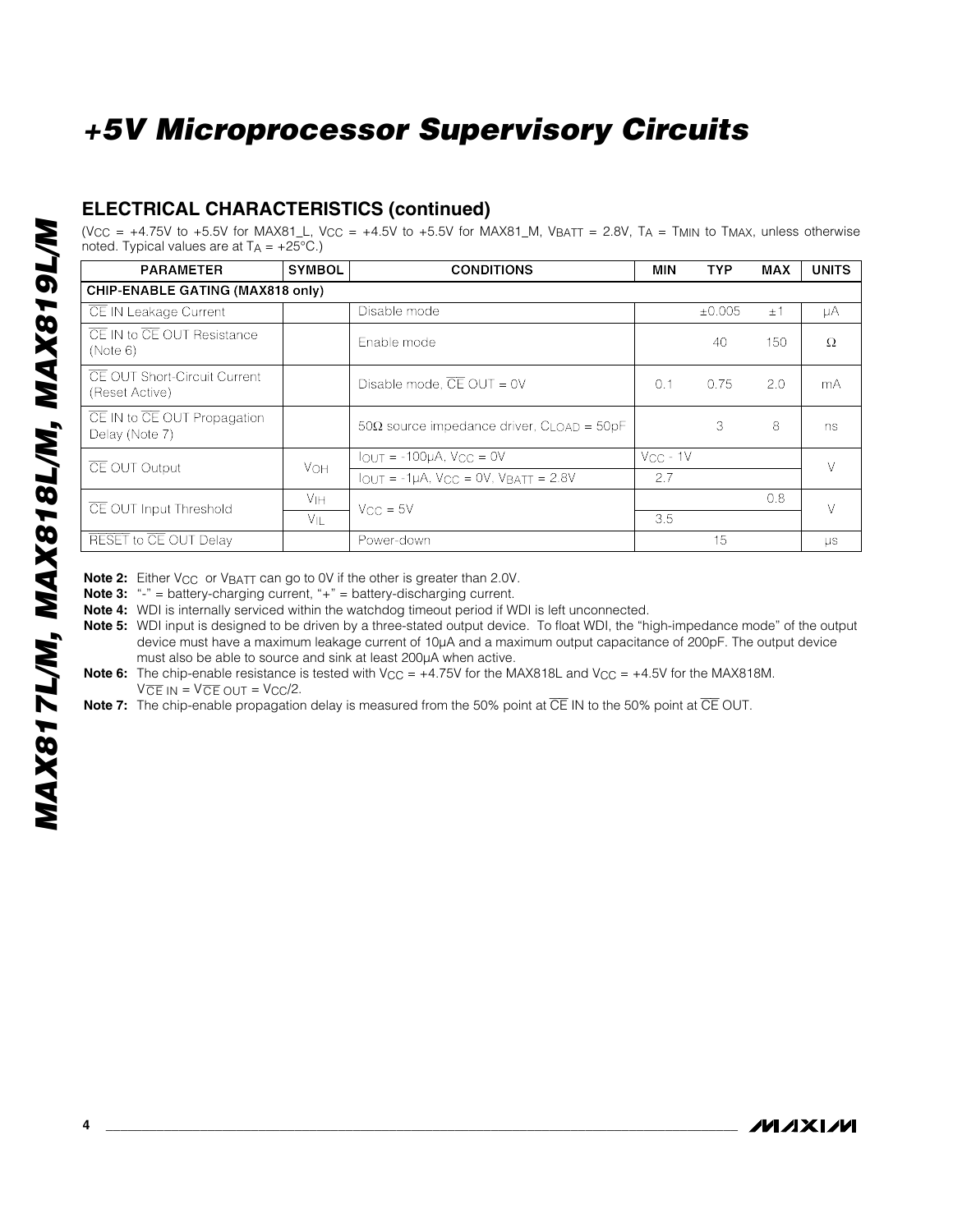*\_\_\_\_\_\_\_\_\_\_\_\_\_\_\_\_\_\_\_\_\_\_\_\_\_\_\_\_\_\_\_\_\_\_\_\_\_\_\_\_\_\_Typical Operating Characteristics*



*\**

*\_\_\_\_\_\_\_\_\_\_\_\_\_\_\_\_\_\_\_\_\_\_\_\_\_\_\_\_\_\_\_\_\_\_\_\_\_\_\_\_\_\_\_\_\_\_\_\_\_\_\_\_\_\_\_\_\_\_\_\_\_\_\_\_\_\_\_\_\_\_\_\_\_\_\_\_\_\_\_\_\_\_\_\_\_\_\_* **5**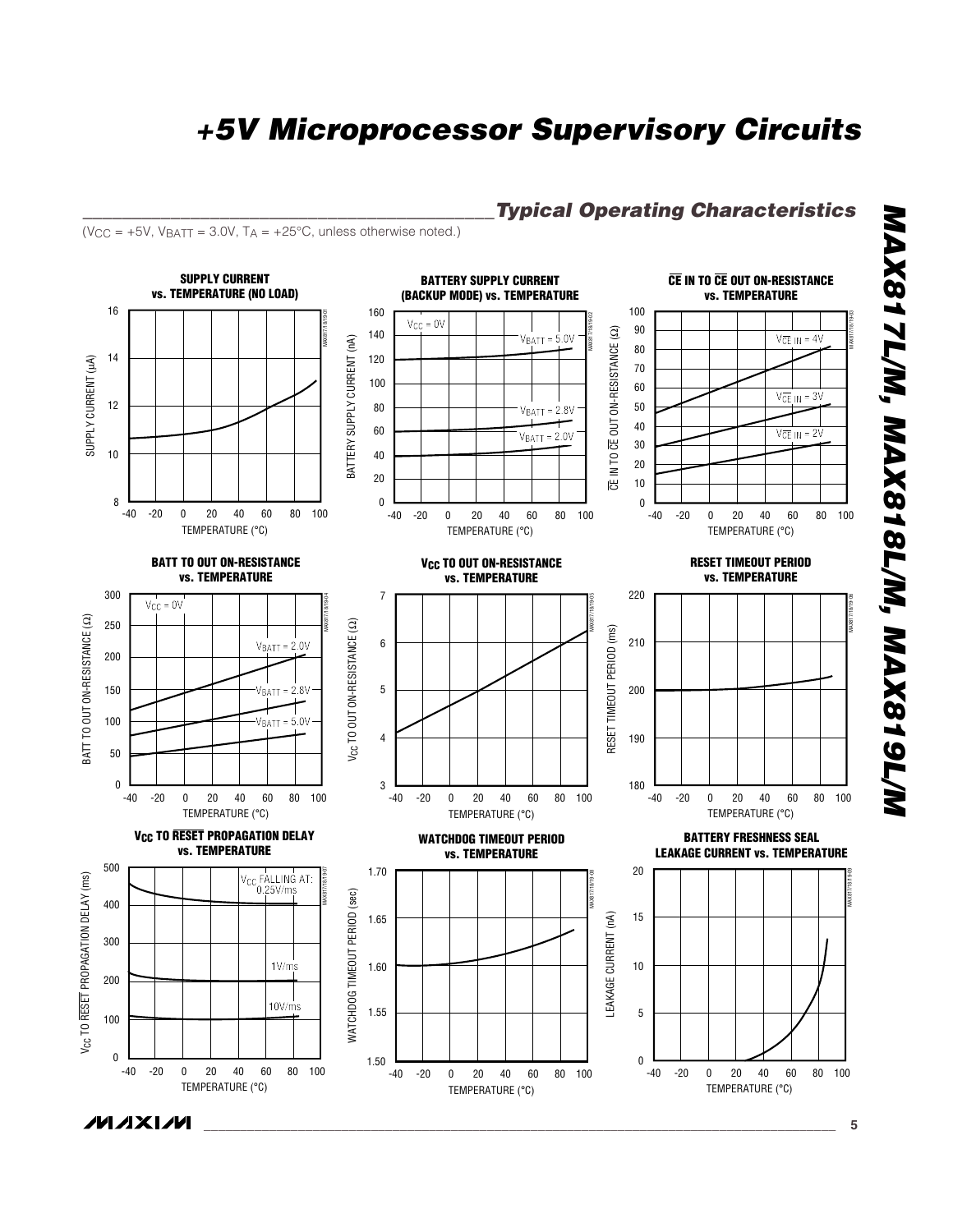

### *\_\_\_\_\_\_\_\_\_\_\_\_\_\_\_\_\_\_\_\_\_\_\_\_\_\_\_\_Typical Operating Characteristics (continued)*

*MAX817L/M, MAX818L/M, MAX819L/M* MAX817L/M, MAX818L/M, MAX819L/M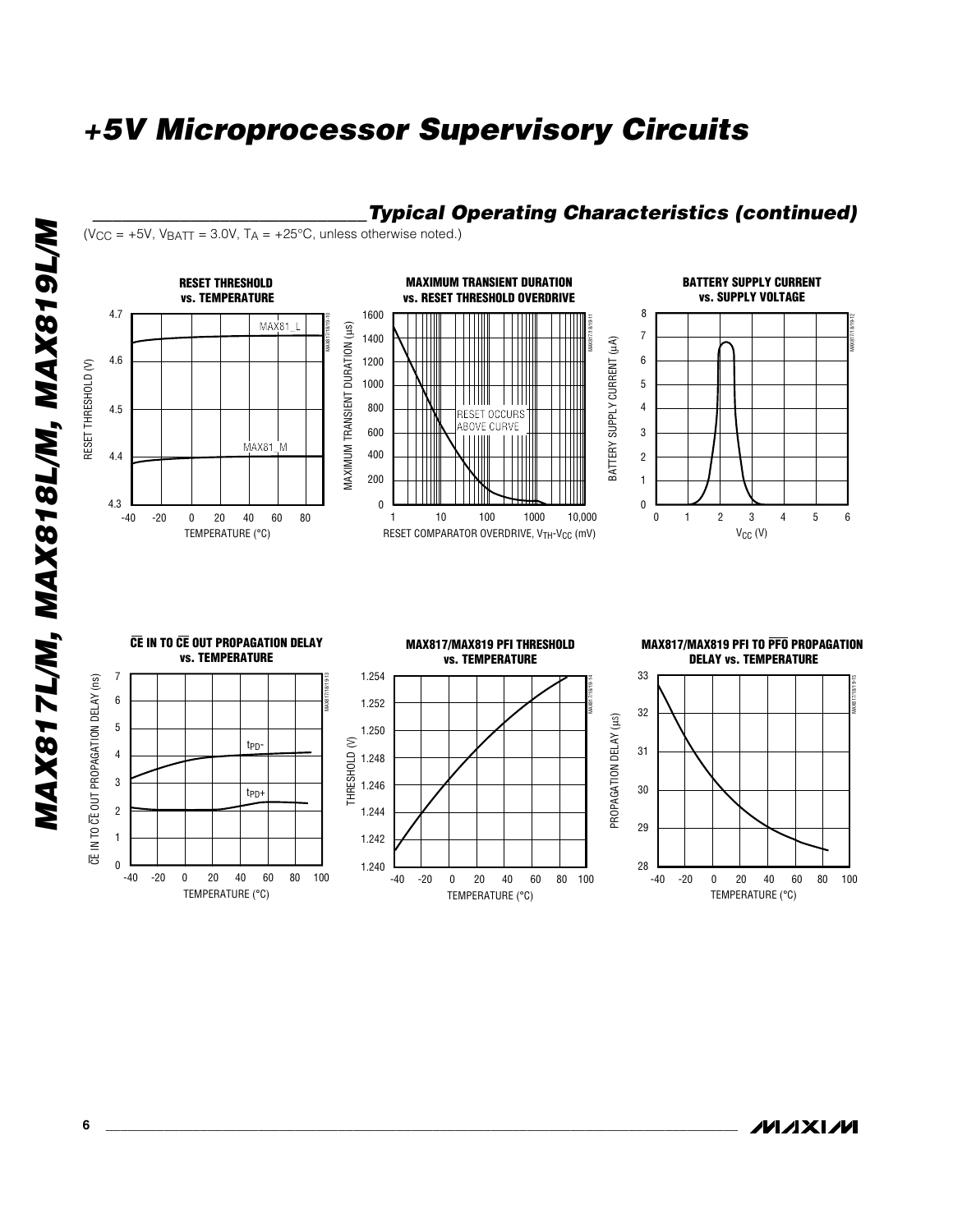## *\_\_\_\_\_\_\_\_\_\_\_\_\_\_\_\_\_\_\_\_\_\_\_\_\_\_\_\_\_\_\_\_\_\_\_\_\_\_\_\_\_\_\_\_\_\_\_\_\_\_\_\_\_\_\_\_\_\_\_\_\_\_Pin Description*

|                | PIN            |                |                        |                                                                                                                                                                                                                                                                                                                                                                                                                                                                                                                                                                                                                                                                                                         |
|----------------|----------------|----------------|------------------------|---------------------------------------------------------------------------------------------------------------------------------------------------------------------------------------------------------------------------------------------------------------------------------------------------------------------------------------------------------------------------------------------------------------------------------------------------------------------------------------------------------------------------------------------------------------------------------------------------------------------------------------------------------------------------------------------------------|
| <b>MAX817</b>  | <b>MAX818</b>  | <b>MAX819</b>  | <b>NAME</b>            | <b>FUNCTION</b>                                                                                                                                                                                                                                                                                                                                                                                                                                                                                                                                                                                                                                                                                         |
| $\mathbf{1}$   | 1              | 1              | <b>OUT</b>             | Supply Output for CMOS RAM. When V <sub>CC</sub> rises above the reset threshold<br>or above VBATT, OUT is connected to V <sub>CC</sub> through an internal P-channel<br>MOSFET switch. When V <sub>CC</sub> falls below V <sub>BATT</sub> , BATT connects to OUT.                                                                                                                                                                                                                                                                                                                                                                                                                                      |
| $\mathbf{2}$   | 2              | 2              | <b>V<sub>CC</sub></b>  | Input Supply Voltage, +5V input.                                                                                                                                                                                                                                                                                                                                                                                                                                                                                                                                                                                                                                                                        |
| 3              | 3              | З              | <b>GND</b>             | Ground. OV reference for all signals.                                                                                                                                                                                                                                                                                                                                                                                                                                                                                                                                                                                                                                                                   |
| 4              |                | 4              | PFI                    | Power-Fail Comparator Input. When VPFI is below VPFT or when VCC is below<br>VBATT, PFO goes low; otherwise, PFO remains high (see Power-Fail Comparator<br>section). Connect to ground if unused.                                                                                                                                                                                                                                                                                                                                                                                                                                                                                                      |
|                | $\overline{4}$ |                | CE IN                  | Chip-Enable Input. The input to the chip-enable gating circuit. Connect to<br>ground if unused.                                                                                                                                                                                                                                                                                                                                                                                                                                                                                                                                                                                                         |
| 5              |                | 5              | $\overline{PFO}$       | Power-Fail Comparator Output. When PFI is less than VPFT or when V <sub>CC</sub> is<br>below VBATT, PFO goes low; otherwise PFO remains high. PFO is also used to<br>enable the battery freshness seal (see Battery Freshness Seal and Power-Fail<br>Comparator sections).                                                                                                                                                                                                                                                                                                                                                                                                                              |
|                | 5              |                | <b>CE OUT</b>          | Chip-Enable Output. CE OUT goes low only if CE IN is low while reset is not<br>asserted. If CE IN is low when reset is asserted, CE OUT will remain low for<br>15µs or until CE IN goes high, whichever occurs first. CE OUT is pulled up to<br>OUT in battery-backup mode. CE OUT is also used to enable the battery<br>freshness seal (see Battery Freshness Seal section).                                                                                                                                                                                                                                                                                                                           |
| 6              | 6              |                | <b>WDI</b>             | Watchdog Input. If WDI remains either high or low for longer than the watch-<br>dog timeout period, the internal watchdog timer runs out and a reset is trig-<br>gered. If WDI is left unconnected or is connected to a high-impedance<br>three-state buffer, the watchdog feature is disabled. The internal watchdog<br>timer clears whenever reset is asserted, WDI is three-stated, or WDI sees a ris-<br>ing or falling edge. The WDI input is designed to be driven by a three-stated-<br>output device with a maximum high-impedance leakage current of 10µA and a<br>maximum output capacitance of 200pF. The output device must also be capa-<br>ble of sinking and sourcing 200µA when active. |
|                |                | 6              | $\overline{\text{MR}}$ | Manual Reset Input. A logic low on MR asserts reset. Reset remains asserted<br>for as long as $\overline{\text{MR}}$ is held low and for 200ms after $\overline{\text{MR}}$ returns high. The active-<br>low input has an internal 63k $\Omega$ pull-up resistor. It can be driven from a TTL- or<br>CMOS-logic line or shorted to ground with a switch. Leave open, or connect to<br>Vcc if unused.                                                                                                                                                                                                                                                                                                    |
| $\overline{7}$ | $\overline{7}$ | $\overline{7}$ | <b>RESET</b>           | Active-Low Reset Output. Pulses low for 200ms when triggered and remains<br>low whenever $V_{\text{CC}}$ is below the reset threshold or when MR is a logic low. It<br>remains low for 200ms after $V_{\text{CC}}$ rises above the reset threshold, the watchdog<br>triggers a reset, or MR goes low to high.                                                                                                                                                                                                                                                                                                                                                                                           |
| 8              | 8              | 8              | <b>BATT</b>            | Backup-Battery Input. When V <sub>CC</sub> falls below V <sub>BATT</sub> , OUT switches from V <sub>CC</sub> to<br>BATT. When V <sub>CC</sub> rises above V <sub>BATT</sub> , OUT reconnects to V <sub>CC</sub> .                                                                                                                                                                                                                                                                                                                                                                                                                                                                                       |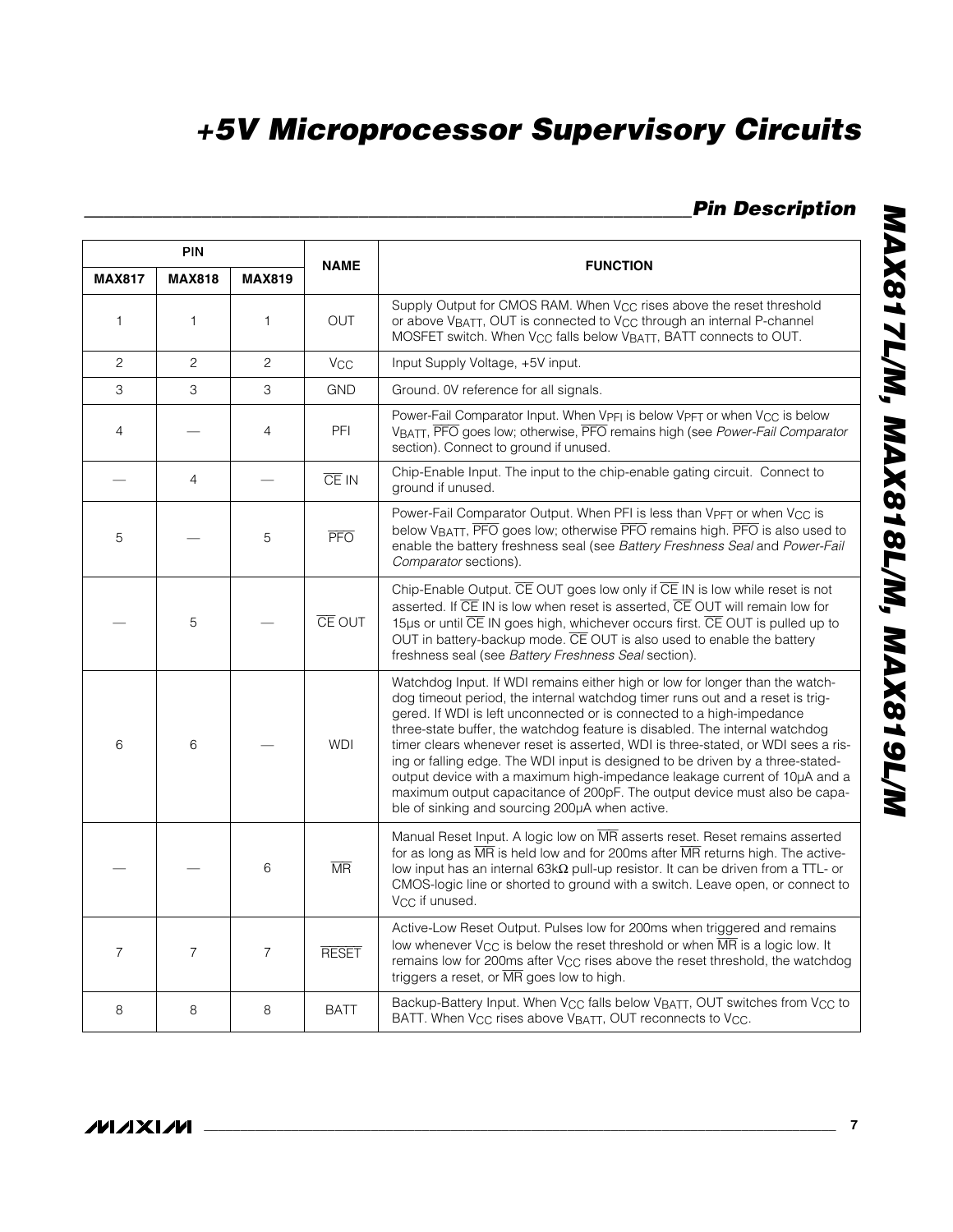

**MAXIM** 

*Figure 1. Functional Diagram*

**8 \_\_\_\_\_\_\_\_\_\_\_\_\_\_\_\_\_\_\_\_\_\_\_\_\_\_\_\_\_\_\_\_\_\_\_\_\_\_\_\_\_\_\_\_\_\_\_\_\_\_\_\_\_\_\_\_\_\_\_\_\_\_\_\_\_\_\_\_\_\_\_\_\_\_\_\_\_\_\_\_\_\_\_\_\_\_\_**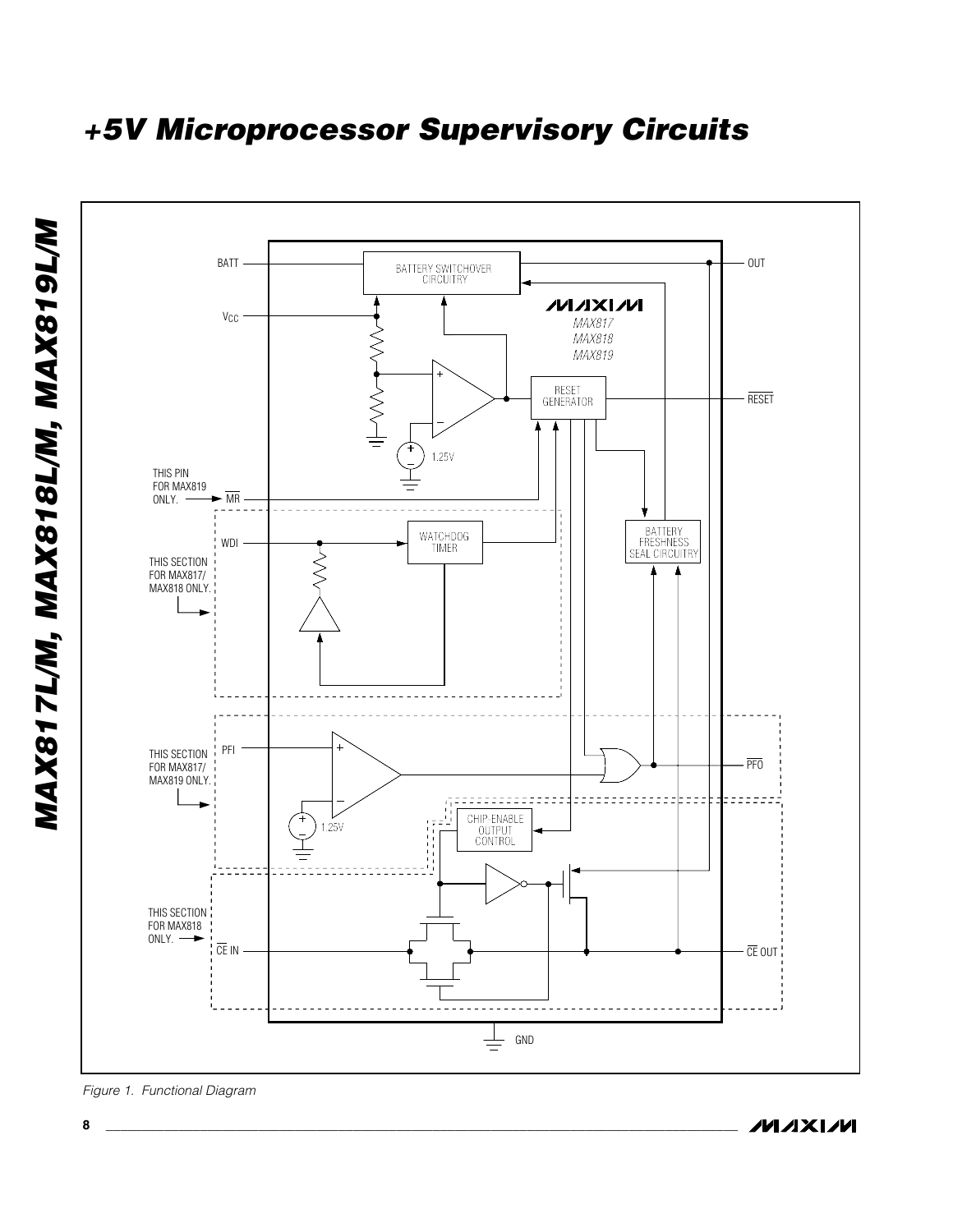*\**

# *+5V Microprocessor Supervisory Circuits*

## *\_\_\_\_\_\_\_\_\_\_\_\_\_\_\_Detailed Description*

#### *General Timing Characteristics*

Designed for 5V systems, the MAX817/MAX818/  $MAX819$  provide a number of microprocessor ( $\mu$ P) supervisory functions (see the *Selector Guide* on the first page). Figure 2 shows the typical timing relationships of the various outputs during power-up and power-down with typical  $V_{CC}$  rise and fall times.

#### *RESET Output*

A µP's reset input starts the µP in a known state. The MAX817/MAX818/MAX819 µP supervisory circuits assert a reset to prevent code-execution errors during power-up, power-down, and brownout conditions.  $\overline{\text{RESET}}$  is guaranteed to be a logic low for  $0$ V < V<sub>CC</sub> < VRST if VBATT is greater than 1V. Without a backup battery (VBATT =  $GND$ ) RESET is guaranteed valid for  $V_{CC} \geq 1V$ . Once  $V_{CC}$  exceeds the reset threshold an internal timer keeps RESET low for the reset timeout period, t<sub>RP</sub>. After this interval RESET returns high (Figure 2).

If a brownout condition occurs (V<sub>CC</sub> drops below the reset threshold), RESET goes low. Each time RESET is asserted it stays low for at least the reset timeout period. Any time V<sub>CC</sub> goes below the reset threshold the internal timer clears. The reset timer starts when V<sub>CC</sub> returns above the reset threshold. RESET both sources and sinks current.

#### *Manual Reset Input (MAX819)*

Many  $\mu$ P-based products require manual reset capability, allowing the operator, a test technician, or external logic circuitry to initiate a reset. On the MAX819, a logic low on MR asserts reset. Reset remains asserted while  $\overline{\text{MR}}$  is low, and for t<sub>RP</sub> (200ms) after it returns high.



*Figure 2. Power-Up and Power-Down Timing*

*IVI A* XI*IV*I

During the reset timeout period (t<sub>RP</sub>),  $\overline{MR}$ 's state is ignored if the battery freshness seal is enabled. MR has an internal 63kΩ pull-up resistor, so it can be left open if not used. This input can be driven with TTL/CMOSlogic levels or with open-drain/collector outputs. Connect a normally open momentary switch from MR to GND to create a manual reset function; external debounce circuitry is not required. If  $\overline{MR}$  is driven from long cables or the device is used in a noisy environment, connect a 0.1µF capacitor from MR to GND to provide additional noise immunity.

Note that  $\overline{MR}$  must be high or open to enable the battery freshness seal. Once the battery freshness seal is enabled its operation is unaffected by MR.

#### *Battery Freshness Seal*

The MAX817/MAX818/MAX819 battery freshness seal disconnects the backup battery from internal circuitry and OUT until it is needed. This allows an OEM to ensure that the backup battery connected to BATT will be fresh when the final product is put to use. To enable the freshness seal on the MAX817 and MAX819:

- 1) Connect a battery to BATT.
- 2) Ground PFO.
- 3) Bring V<sub>CC</sub> above the reset threshold and hold it there until reset is deasserted following the reset timeout period.
- 4) Bring V<sub>CC</sub> down again (Figure 3).

Use the same procedure for the MAX818, but ground CE OUT instead of PFO. Once the battery freshness seal is enabled (disconnecting the backup battery from internal circuitry and anything connected to OUT), it remains enabled until V<sub>CC</sub> is brought above VRST.



*Figure 3. Battery Freshness Seal Timing*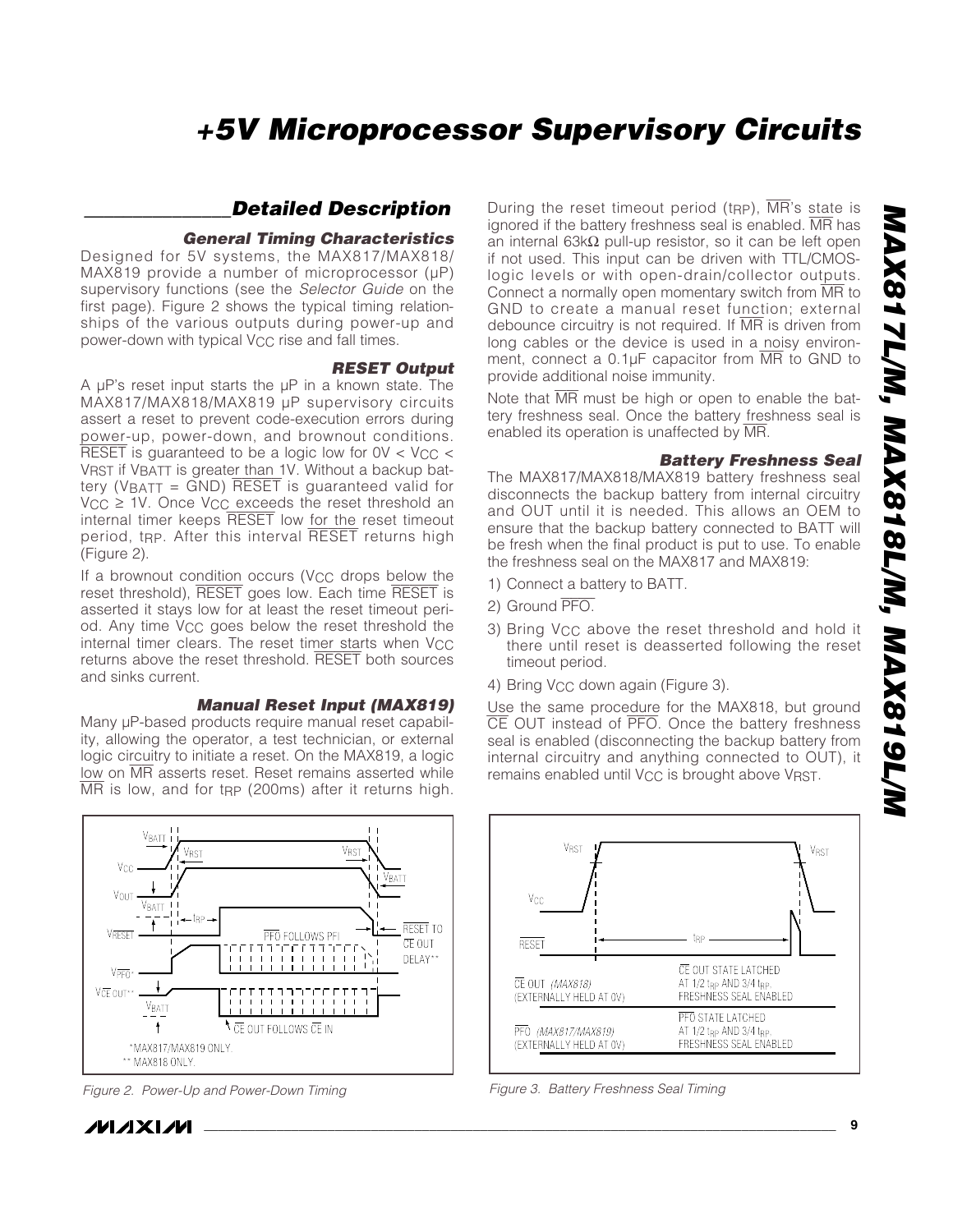On the MAX819, MR must be high or open to enable the battery freshness seal. Once the battery freshness seal is enabled its operation is unaffected by MR.

*Watchdog Input (MAX817/MAX818)*

In the MAX817/MAX818, the watchdog circuit monitors the µP's activity. If the µP does not toggle the watchdog input (WDI) within tWD (1.6sec), reset asserts. The internal 1.6sec timer is cleared by either a reset pulse or by toggling WDI, which can detect pulses as short as 50ns. The timer remains cleared and does not count for as long as reset is asserted. As soon as reset is released, the timer starts counting (Figure 4).

To disable the watchdog function, leave WDI unconnected or three-state the driver connected to WDI. The watchdog input is internally driven low during the first 7/8 of the watchdog timeout period, then momentarily pulses high, resetting the watchdog counter. When WDI is left open-circuited, this internal driver clears the 1.6sec timer every 1.4sec. When WDI is three-stated or left unconnected, the maximum allowable leakage current is 10µA and the maximum allowable load capacitance is 200pF.

#### *Chip-Enable Gating (MAX818)*

Internal gating of the chip-enable (CE) signal prevents erroneous data from corrupting CMOS RAM in the event of an undervoltage condition. The MAX818 uses a series transmission gate from  $\overline{\text{CE}}$  IN to  $\overline{\text{CE}}$  OUT (Figure 5). During normal operation (reset not asserted), the CE transmission gate is enabled and passes all CE transitions. When reset is asserted, this path becomes disabled, preventing erroneous data from corrupting the CMOS RAM. The short CE propagation delay from  $\overline{CE}$  IN to  $\overline{CE}$  OUT enables the MAX818 to be used with most µPs. If CE IN is low when reset asserts, CE OUT remains low for typically 15µs to permit the current write cycle to complete.

#### *Chip-Enable Input (MAX818)*

The CE transmission gate is disabled and  $\overline{CE}$  IN is high impedance (disabled mode) while reset is asserted. During a power-down sequence when V<sub>CC</sub> passes the reset threshold, the CE transmission gate disables and CE IN immediately becomes high impedance if the voltage at  $\overline{CE}$  IN is high. If  $\overline{CE}$  IN is low when reset asserts, the CE transmission gate will disable 15µs after reset asserts (Figure 6). This permits the current write cycle to complete during power-down.



*Figure 4. Watchdog Timing*



*Figure 5. Chip-Enable Transmission Gate*



*Figure 6. Chip-Enable Timing*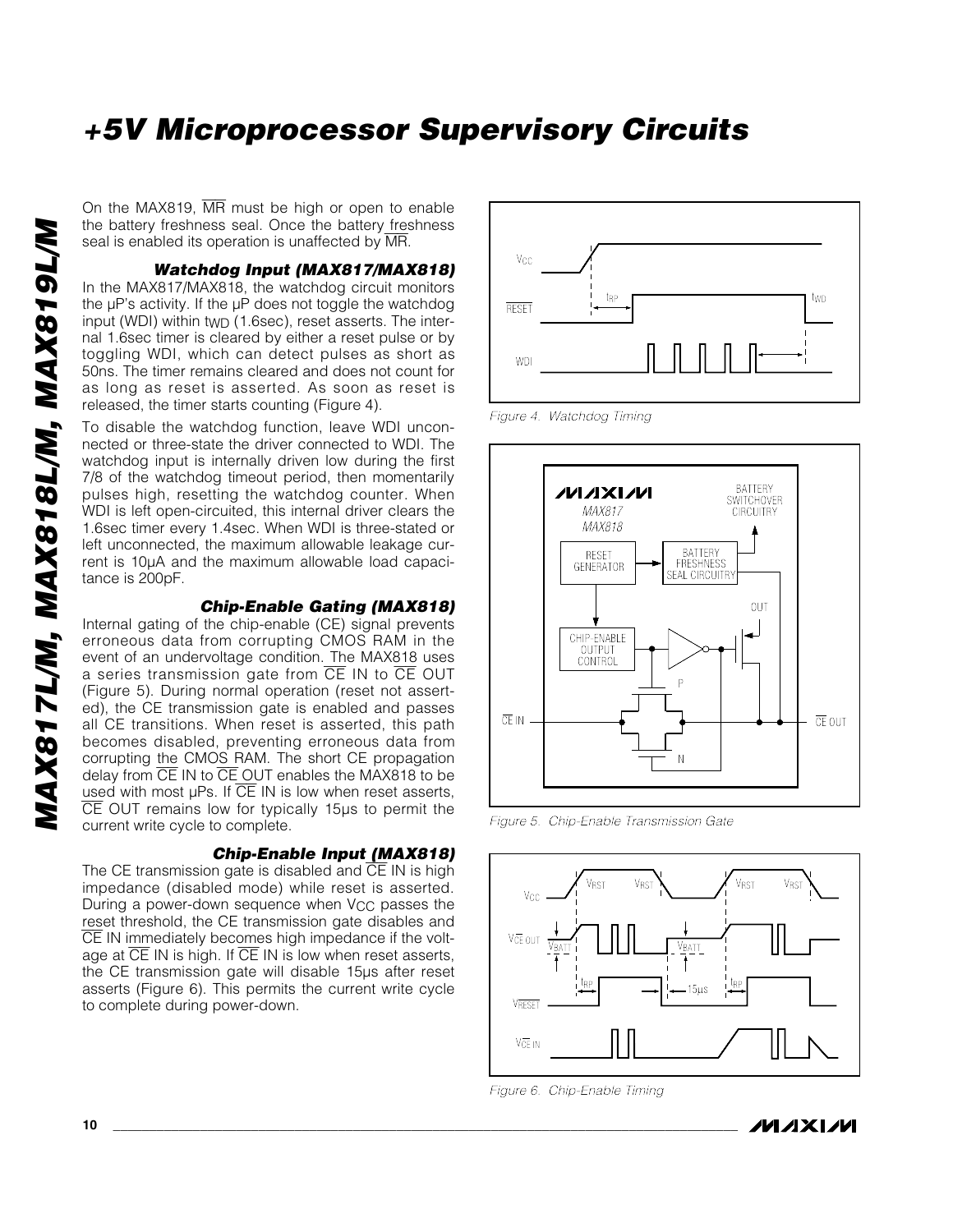# *MAX817L/M, MAX818L/M, MAX819L/M* MAX817L/M, MAX818L/M, MAX819L/M

*\**

# *+5V Microprocessor Supervisory Circuits*

Any time a reset is generated, the CE transmission gate remains disabled and  $\overline{CE}$  IN remains high impedance (regardless of  $\overline{CE}$  IN activity) for the reset timeout period. When the CE transmission gate is enabled, the impedance of CE IN appears as a  $40Ω$  resistor in series with the load at  $\overline{CE}$  OUT. The propagation delay through the CE transmission gate depends on  $V_{CC}$ , the source impedance of the drive connected to  $\overline{CE}$  IN, and the loading on CE OUT (see *Typical Operating Characteristics*). The CE propagation delay is production tested from the 50% point on CE IN to the 50% point on  $\overline{CE}$  OUT using a 50Ω driver and a 50pF load capacitance (Figure 7). For minimum propagation delay, minimize the capacitive load at  $\overline{CE}$  OUT and use a low-output-impedance driver.

#### *Chip-Enable Output (MAX818)*

When the CE transmission gate is enabled, the impedance of  $\overline{CE}$  OUT is equivalent to a 40Ω resistor in series with the source driving  $\overline{CE}$  IN. In the disabled mode, the transmission gate is off and an active pull-up connects CE OUT to OUT (Figure 5). This pull-up turns off when the transmission gate is enabled.

#### *Power-Fail Comparator (MAX817/MAX819)*

The MAX817/MAX819 PFI input is compared to an internal reference. If PFI is less than the power-fail threshold (VPFT), PFO goes low. The power-fail comparator is intended for use as an undervoltage detector to signal a failing power supply (Figure 8). However, the comparator does not need to be dedicated to this function because it is completely separate from the rest of the circuitry.

The power-fail comparator turns off and PFO goes low when V<sub>CC</sub> falls below V<sub>BATT</sub>. During the reset timeout period (tRP), PFO is forced high, regardless of the state of VPFI (see *Battery Freshness Seal* section). If the comparator is unused, connect PFI to ground and leave PFO unconnected. PFO can be connected to MR on the MAX819 so that a low voltage on PFI will generate a reset (Figure 9). In this configuration, when the monitored voltage causes PFI to fall below VPFT, PFO pulls MR low, causing a reset to be asserted. Reset remains asserted as long as PFO holds MR low, and for t<sub>RP</sub> (200ms) after **PFO** pulls MR high when the monitored supply is above the programmed threshold. When PFO is connected to  $\overline{\text{MR}}$ , it is not possible to enable the battery freshness seal. Enabling the battery freshness seal requires MR to be high or open. Once the battery freshness seal is enabled, it is no longer affected by PFO's connection to MR.



*Figure 7. CE Propagation Delay Test Circuit*



*Figure 8. Using the Power-Fail Comparator to Generate a Power-Fail Warning*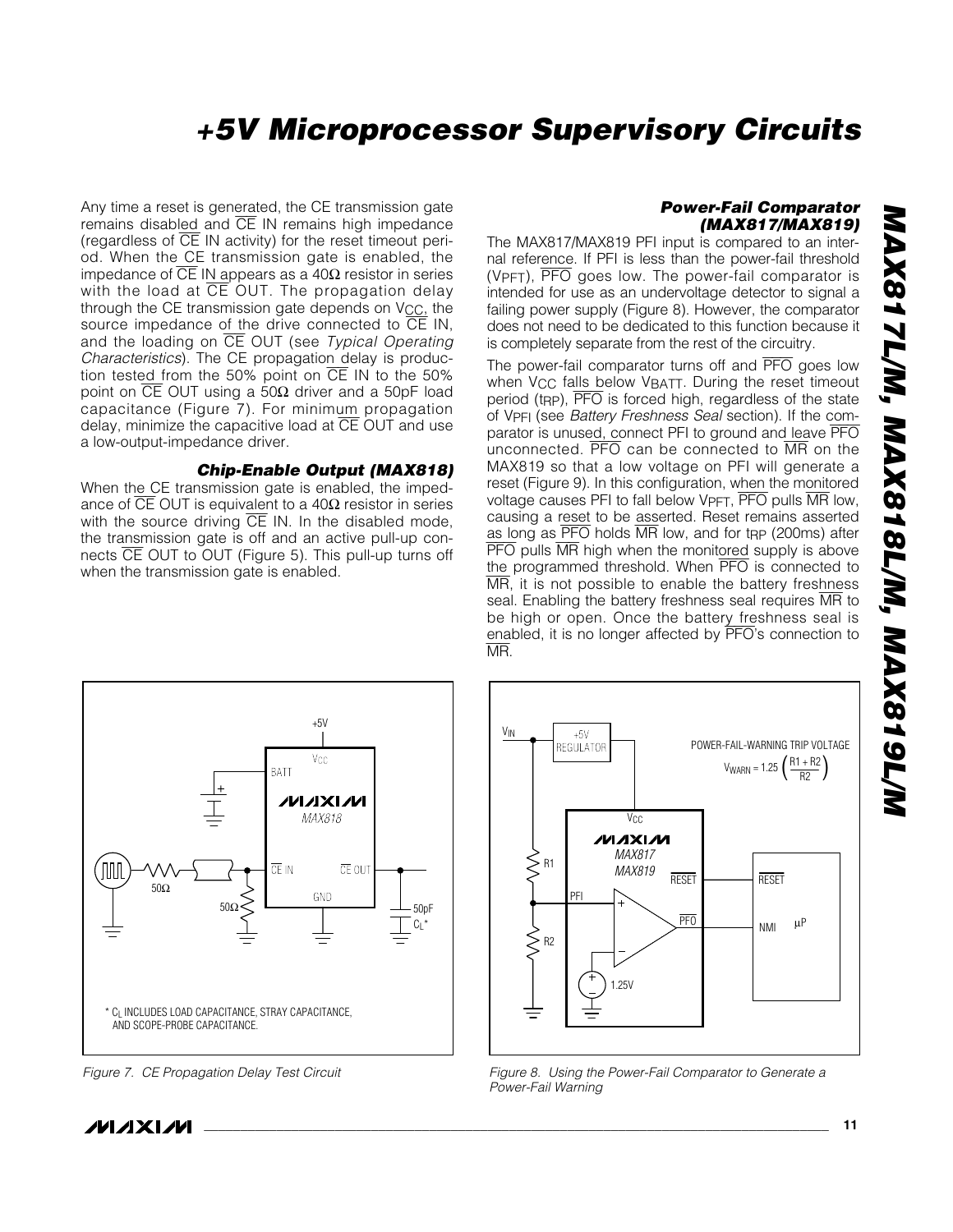#### *Backup-Battery Switchover*

In a brownout or power failure, it may be necessary to preserve the contents of RAM. With a backup battery installed at BATT, the MAX817/MAX818/MAX819 automatically switch RAM to backup power when  $V_{CC}$  falls. These devices require two conditions before switching to battery-backup mode: 1) V<sub>CC</sub> must be below the reset threshold, and 2) V<sub>CC</sub> must be below VBATT. Table 1 lists the status of the inputs and outputs in battery-backup mode.

As long as V<sub>CC</sub> exceeds the reset threshold, OUT connects to V<sub>CC</sub> through a 5 $\Omega$  PMOS power switch. Once V<sub>CC</sub> falls below the reset threshold, V<sub>CC</sub> or VBATT (whichever is higher) switches to OUT. When V<sub>CC</sub> falls below VRST and VBATT, BATT switches to OUT through an 80Ω switch.

| <b>SIGNAL</b> | <b>STATUS</b>                                                                                                           |
|---------------|-------------------------------------------------------------------------------------------------------------------------|
| Vcc           | Disconnected from VOUT.                                                                                                 |
| VOUT          | Connected to VBATT through an internal 80 $\Omega$<br>PMOS switch.                                                      |
| <b>VRATT</b>  | Connected to $V_{\Omega U}T$ . Current drawn from<br>the battery is less than 1µA, as long as<br>$VCC < VBATT - 0.2V$ . |
| <b>VRESET</b> | Logic low                                                                                                               |
| <b>VWDI</b>   | Watchdog timer is disabled.                                                                                             |
| VCEOUT        | Logic high. The open-circuit voltage is equal<br>to VOUT.                                                               |
| VCEIN         | High impedance                                                                                                          |



*Figure 9. Monitoring an Additional Supply by Connecting PFO to MR.*

When V<sub>CC</sub> exceeds the reset threshold, it is connected to the substrate, regardless of the voltage applied to BATT (Figure 10). During this time, the diode (D1) between BATT and the substrate will conduct current from BATT to V<sub>CC</sub> if V<sub>BATT</sub> is 0.6V greater than V<sub>CC</sub>. When BATT connects to OUT, backup mode is activated and the internal circuitry is powered from the battery (Table 1). When V<sub>CC</sub> is just below VBATT, the current draw from BATT is typically 6µA. When V<sub>CC</sub> drops to more than 1V below VBATT, the internal switchover comparator shuts off and the supply current falls to less than 1µA.

## *\_\_\_\_\_\_\_\_\_\_Applications Information*

The MAX817/MAX818/MAX819 are protected for typical short-circuit conditions of 10sec or less. Shorting OUT to ground for longer than 10sec destroys the device. Decouple V<sub>CC</sub>, OUT, and BATT to ground by placing 0.1µF capacitors as close to the device as possible.



*Figure 10. Backup-Battery-Switchover Block Diagram*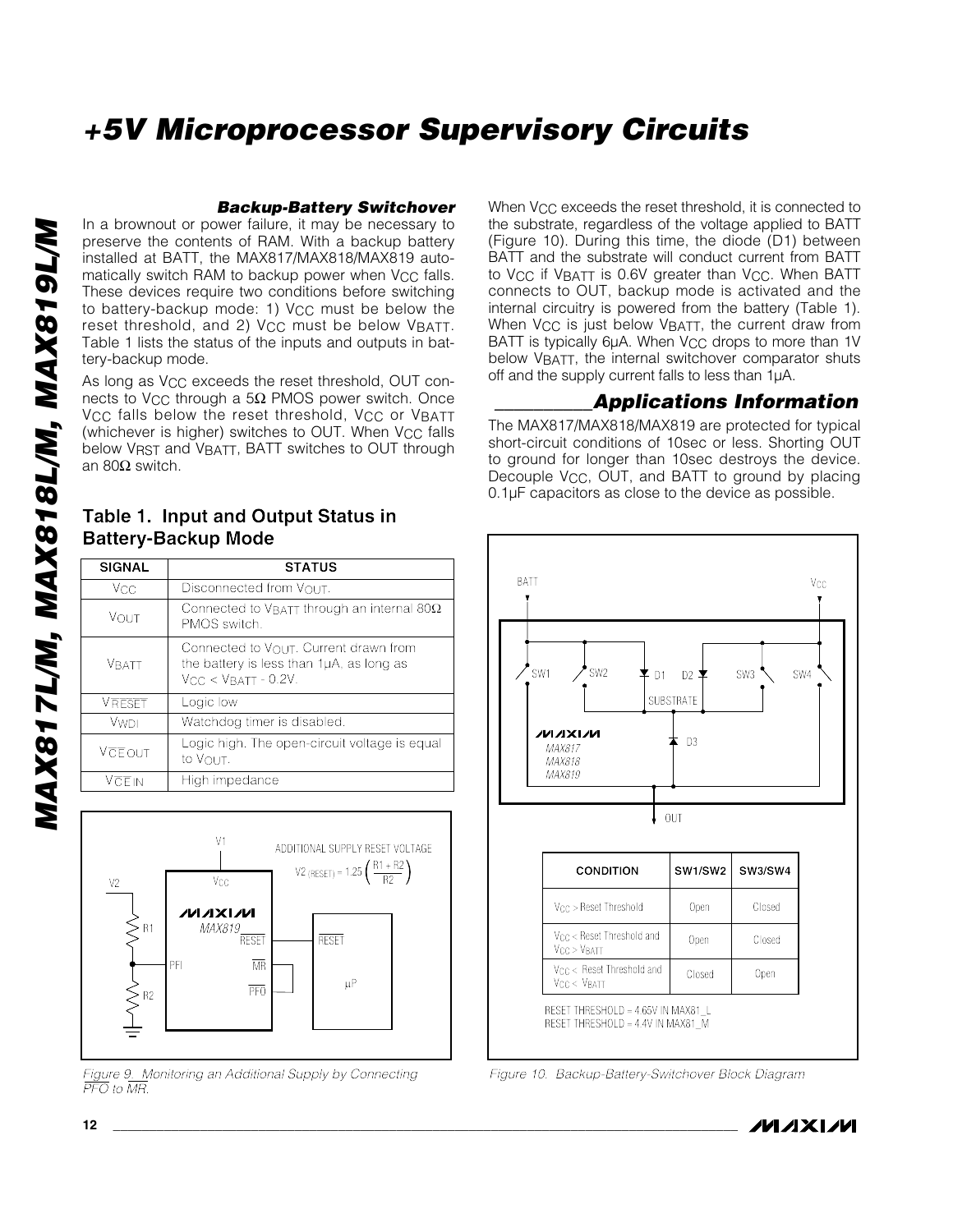*\**

# *+5V Microprocessor Supervisory Circuits*

#### *Watchdog Input Current*

The MAX817/MAX818 WDI inputs are internally driven through a buffer and series resistor from the watchdog counter (Figure 1). When WDI is left unconnected, the watchdog timer is serviced within the watchdog timeout period by a low-high-low pulse from the counter chain. For minimum watchdog input current (minimum overall power consumption), leave WDI low for the majority of the watchdog timeout period, pulsing it low-high-low once within  $\frac{7}{8}$  of the watchdog timeout period to reset the watchdog timer. If instead WDI is externally driven high for the majority of the timeout period, up to 150µA can flow into WDI.

#### *Using a SuperCap™ as a Backup Power Source*

SuperCaps are capacitors with extremely high capacitance values (on the order of 0.47F) for their size. Since BATT has the same operating voltage range as V<sub>CC</sub>, and the battery switchover threshold voltages are typically ±30mV centered at VBATT, a SuperCap and simple charging circuit can be used as a backup power source. Figure 11 shows a SuperCap used as a backup source.

If V<sub>CC</sub> is above the reset threshold and V<sub>BATT</sub> is 0.5V above V<sub>CC</sub>, current flows to OUT and V<sub>CC</sub> from BATT until the voltage at BATT is less than 0.5V above V<sub>CC</sub>. For example, if a SuperCap is connected to BATT through a diode to V<sub>CC</sub>, and V<sub>CC</sub> quickly changes from 5.4V to 4.9V, the capacitor discharges through OUT and VCC until VBATT reaches 5.1V typical. Leakage current through the SuperCap charging diode and the internal power diode eventually discharges the SuperCap to Vcc. Also, if Vcc and VBATT start from 0.1V above the reset threshold and power is lost at



*Figure 11. Using a SuperCap™ as a Backup Power Source with a +5V ±10% Supply*

*SuperCap is a trademark of Baknor Industries.*

*IVI A* XI*IV*I

V<sub>CC</sub>, the SuperCap on BATT discharges through V<sub>CC</sub> until VBATT reaches the reset threshold. Battery-backup mode is then initiated and the current through VCC goes to zero.

#### *Operation Without a Backup Power Source*

The MAX817/MAX818/MAX819 were designed for battery-backed applications. If a backup battery is not used, connect V<sub>CC</sub> to OUT, and connect BATT to ground.

#### *Replacing the Backup Battery*

The backup power source can be removed while V<sub>CC</sub> remains valid, without danger of triggering a reset pulse, if BATT is decoupled with a 0.1µF capacitor to ground. As long as VCC stays above the reset threshold, battery-backup mode cannot be entered.

#### *Adding Hysteresis to the Power-Fail Comparator (MAX817/MAX819)*

The power-fail comparator has a typical input hysteresis of 4mV. This is sufficient for most applications where a power-supply line is being monitored through an external voltage divider (see *Monitoring an Additional Supply*).

For additional noise margin, connect a resistor between PFO and PFI, as shown in Figure 12. Select the ratio of R1 and R2 such that PFI sees VPFT when V<sub>IN</sub> falls to the



*Figure 12. Adding Hysteresis to the Power-Fail Comparator*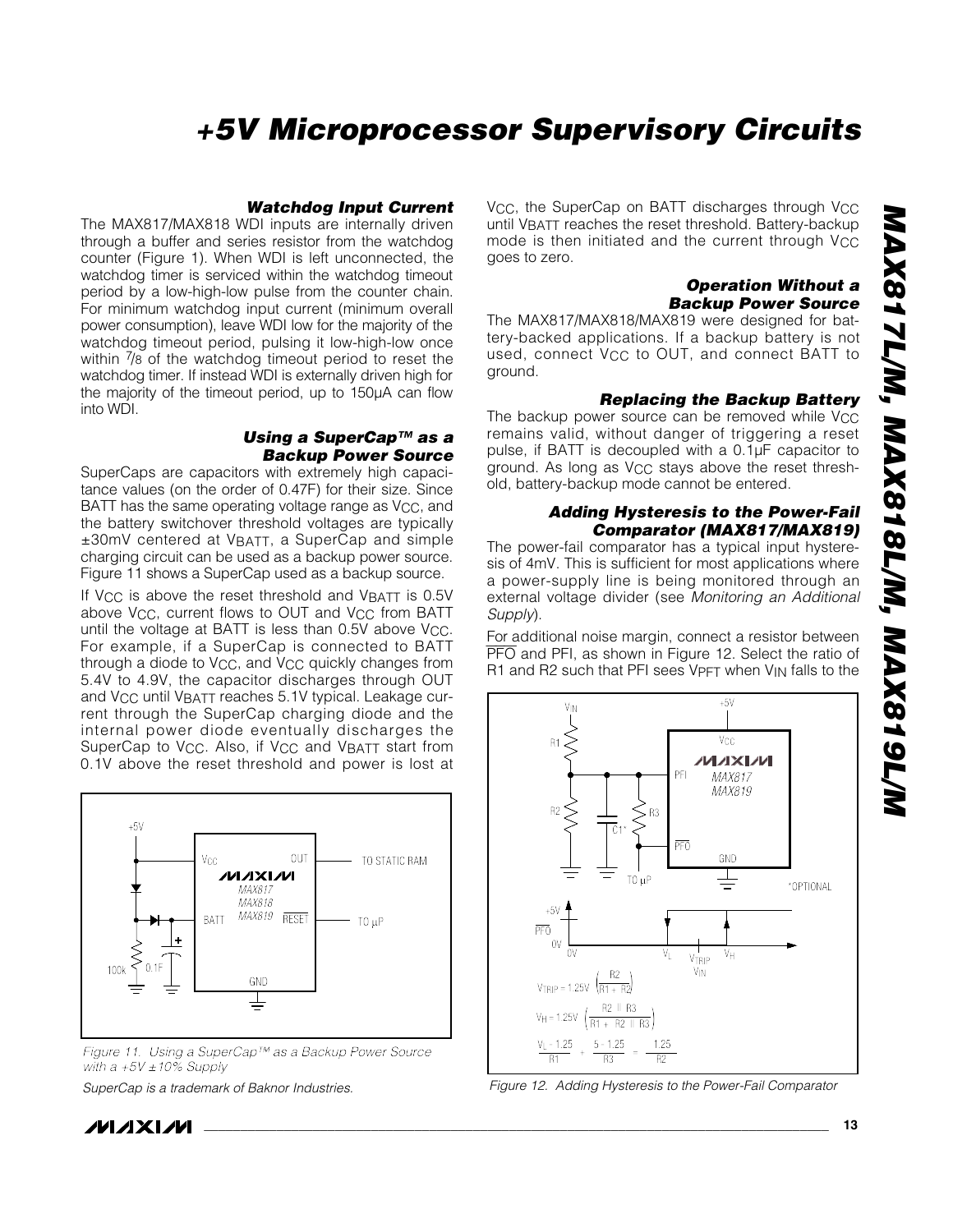desired trip point (VTRIP). Resistor R3 adds hysteresis. It will typically be an order of magnitude greater than R1 or R2. The current through R1 and R2 should be at least 1µA to ensure that the 25nA (max) PFI input leakage current does not shift the trip point. R3 should be larger than 200kΩ to prevent it from loading down the  $\overline{PFO}$  pin. Capacitor C1 adds additional noise rejection.

#### *Monitoring an Additional Supply (MAX817/MAX819)*

The MAX817/MAX819 µP supervisors can monitor either positive or negative supplies using a resistor voltage divider to PFI. PFO can be used to generate an interrupt to the µP or to trigger a reset (Figures 9 and 13).

#### *Interfacing to µPs with Bidirectional Reset Pins*

µPs with bidirectional reset pins, such as the Motorola 68HC11 series, can contend with the MAX817/MAX818/ MAX819 RESET output. If, for example, the RESET output is driven high and the µP wants to pull it low, indeterminate logic levels may result. To correct this, connect a 4.7kΩ resistor between the RESET output and the µP reset I/O, as in Figure 14. Buffer the RESET output to other system components.

#### *Negative-Going VCC Transients*

These supervisors are relatively immune to short-duration, negative-going V<sub>CC</sub> transients (glitches) while issuing a reset to the µP during power-up, power-down, and brownout conditions. Therefore, resetting the µP when V<sub>CC</sub> experiences only small glitches is usually not desirable.

The *Typical Operating Characteristics* show a graph of Maximum Transient Duration vs. Reset Threshold Overdrive for which reset pulses are **not** generated. The graph was produced using negative-going V<sub>CC</sub> pulses, starting at 3.3V and ending below the reset threshold by the magnitude indicated (reset threshold overdrive). The graph shows the maximum pulse width that a negativegoing VCC transient can typically have without triggering a reset pulse. As the amplitude of the transient increases (i.e., goes farther below the reset threshold), the maximum allowable pulse width decreases. Typically, a  $V_{CC}$ transient that goes 100mV below the reset threshold and lasts for 135µs will not trigger a reset pulse.

A 0.1 $\mu$ F bypass capacitor mounted close to the V<sub>CC</sub> pin provides additional transient immunity.



*Figure 13. Monitoring a Negative Voltage*



*Figure 14. Interfacing to µPs with Bidirectional Reset I/O* 

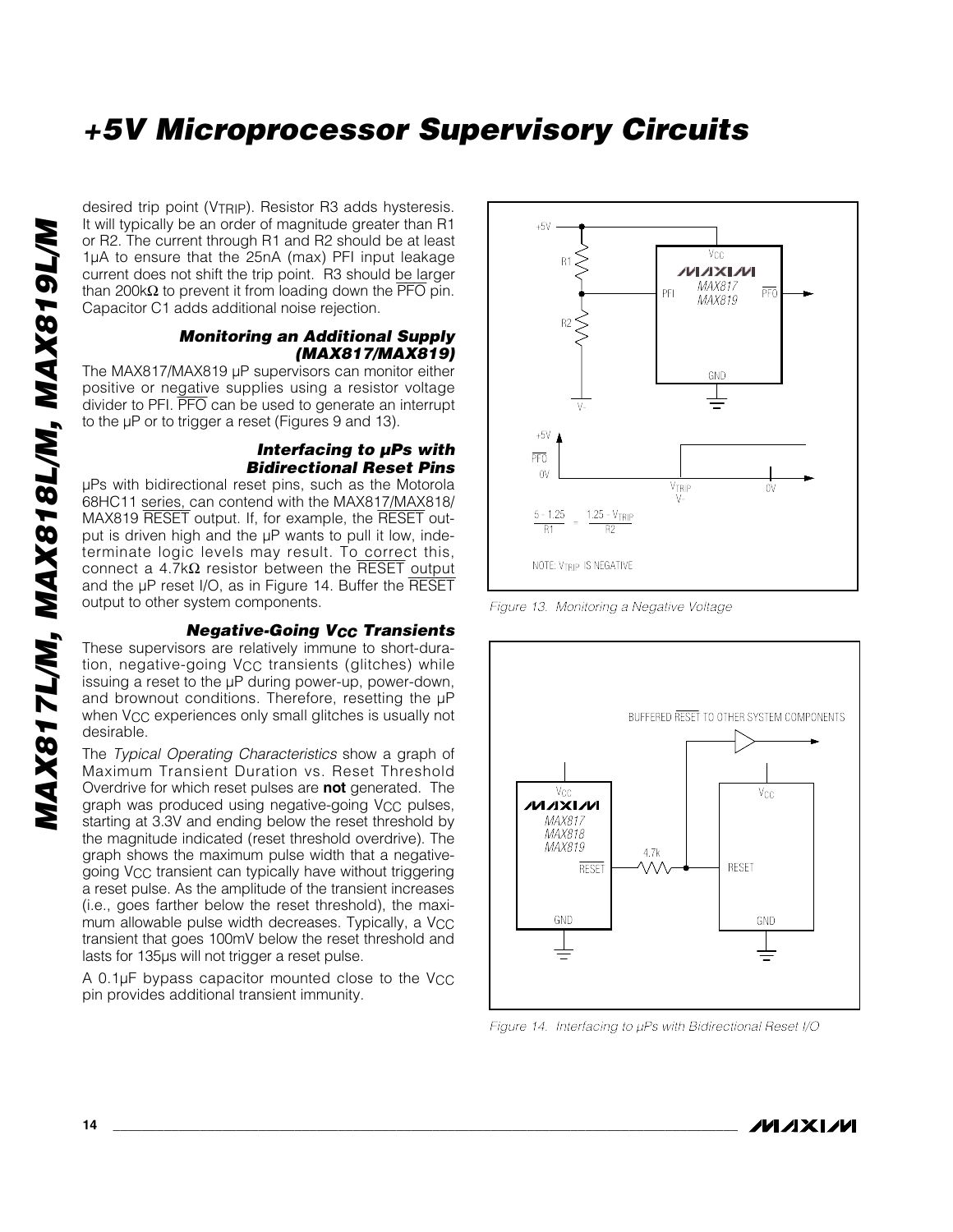

#### *Watchdog Software Considerations (MAX817/MAX818)*

To help the watchdog timer monitor software execution more closely, set and reset the watchdog input at different points in the program, rather than "pulsing" the watchdog input high-low-high or low-high-low. This technique avoids a "stuck" loop, in which the watchdog timer would continue to be reset within the loop, keeping the watchdog from timing out. Figure 15 shows an example of a flow diagram where the I/O driving the watchdog input is set high at the beginning of the program, set low at the beginning of every subroutine or loop, then set high again when the program returns to the beginning. If the program should "hang" in any subroutine, the problem would quickly be corrected, since the I/O is continually set low and the watchdog timer is allowed to time out, triggering a reset or an interrupt. As described in the *Watchdog Input Current* section, this scheme results in higher average WDI input current than does the method of leaving WDI low for the majority of the timeout period and periodically pulsing it low-high-low. *Figure 15. Watchdog Flow Diagram*



## *\_\_\_\_\_\_\_\_\_\_Typical Operating Circuit \_\_\_\_Pin Configurations (continued)*



*\**